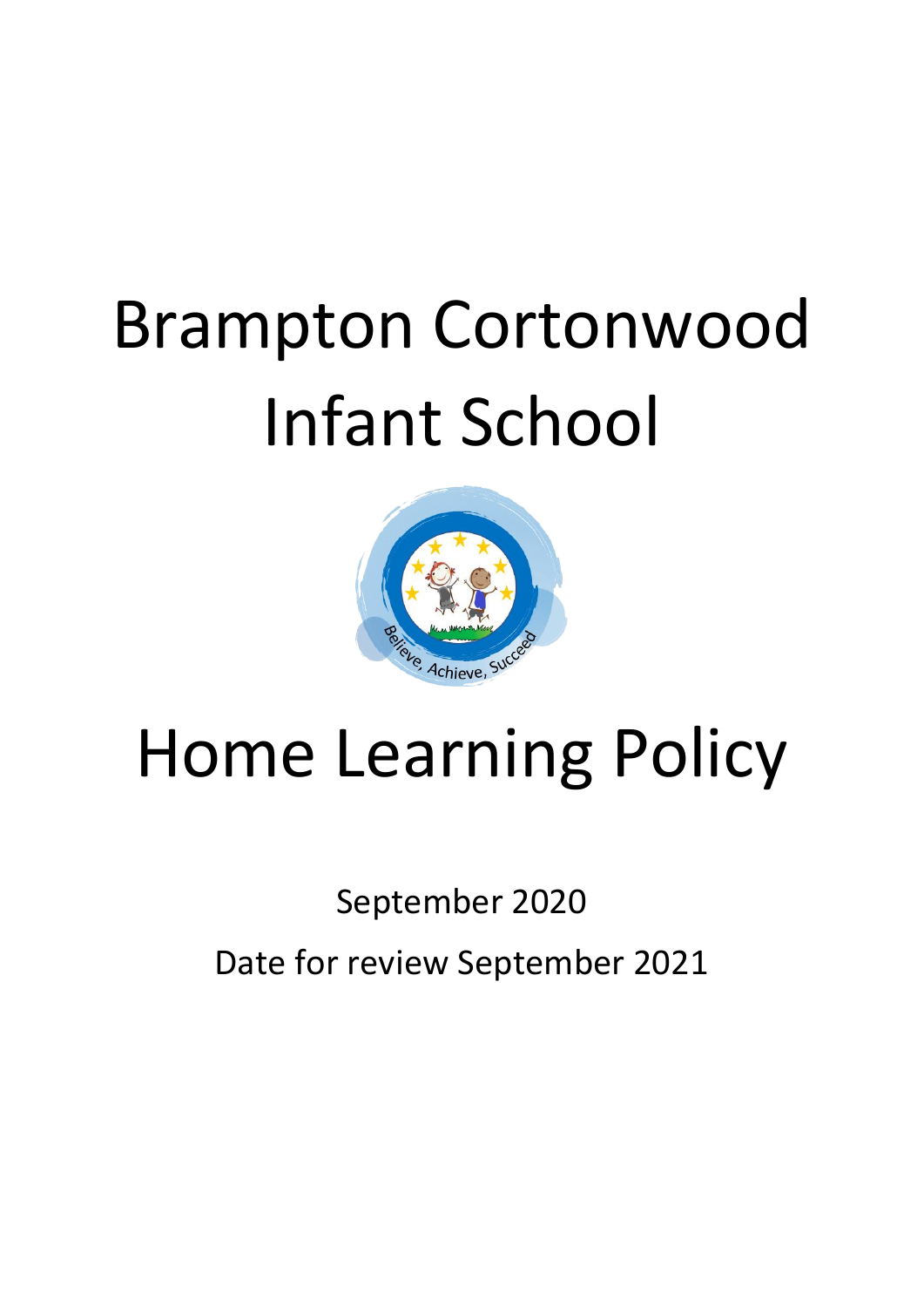#### **Background**

In September 2020, all our classes returned to full-time education following the Covid 19 closure in March. Although we hope that the majority of our children will now have an uninterrupted experience, there is the possibility that an individual child, a class bubble, or indeed the whole school, will need to self-isolate for a period of time. We have therefore put in place a plan for remote learning so that all children can continue with their education. This meets the expectations set out in the DfE guidance ['Remote Education Support'](https://www.gov.uk/guidance/remote-education-during-coronavirus-covid-19)

#### **Purpose and principles**

Our purpose for sending home learning is to ensure that pupils are engaging in appropriate age-related educational activities whilst not attending school as a result of the Covid-19 Pandemic. Our aim is that the learning opportunities:

- Be focused on the core learning including phonics, reading, writing and mathematics, including number recall.
- Are personalised for all pupils including those with SEND, by the teacher, and resources matched to learning needs.
- Include foundation subjects in-line with plans for these subjects in school.
- Is manageable and achievable for parents/carers to implement whilst being at home.

#### **The home learning champion**

Vanessa Finley – Deputy Headteacher

#### **Home learning expectations**

- Children will be expected to complete the daily Mathematics, Reading and English activities and have the option of completing a further topic-themed activity.
- The learning children will be directed to complete at home will also be linked/be similar to the learning undertaken by the children as if they were in school.
- The home learning documents will be posted on Class Dojo.
- Members of staff will not use their own personal email or reply to all/send to all as this will display email addresses to other parents.
- Most learning will be web based.
- For children where ICT is a barrier, an alternative weekly work pack will be issued for the parent to collect from school. (where this is possible and when whole households are not self-isolating)

#### **Messaging**

 Where possible, staff will send a text message to each family in the middle of each learning week to check on their well-being. If no contact can made by Friday then the school will try to get in contact through an email then a telephone call if this is required. Each aspect will be recorded by the person carrying out the action on Safeguard.

#### **Home learning coverage**

Learning in KS1 will be set for children via Class Dojo and will include a variety of formats and subject areas. A clear plan will be in place for the eventuality of any home / remote learning that might be needed.

In Foundation Stage, each week there will be a selection of activities linked to the different areas of the Early Years foundation stage curriculum. Below is a list of the areas we will cover for our topic activities through the week. These will be set via Class Dojo.

- Being imaginative and expressive
- Creating with materials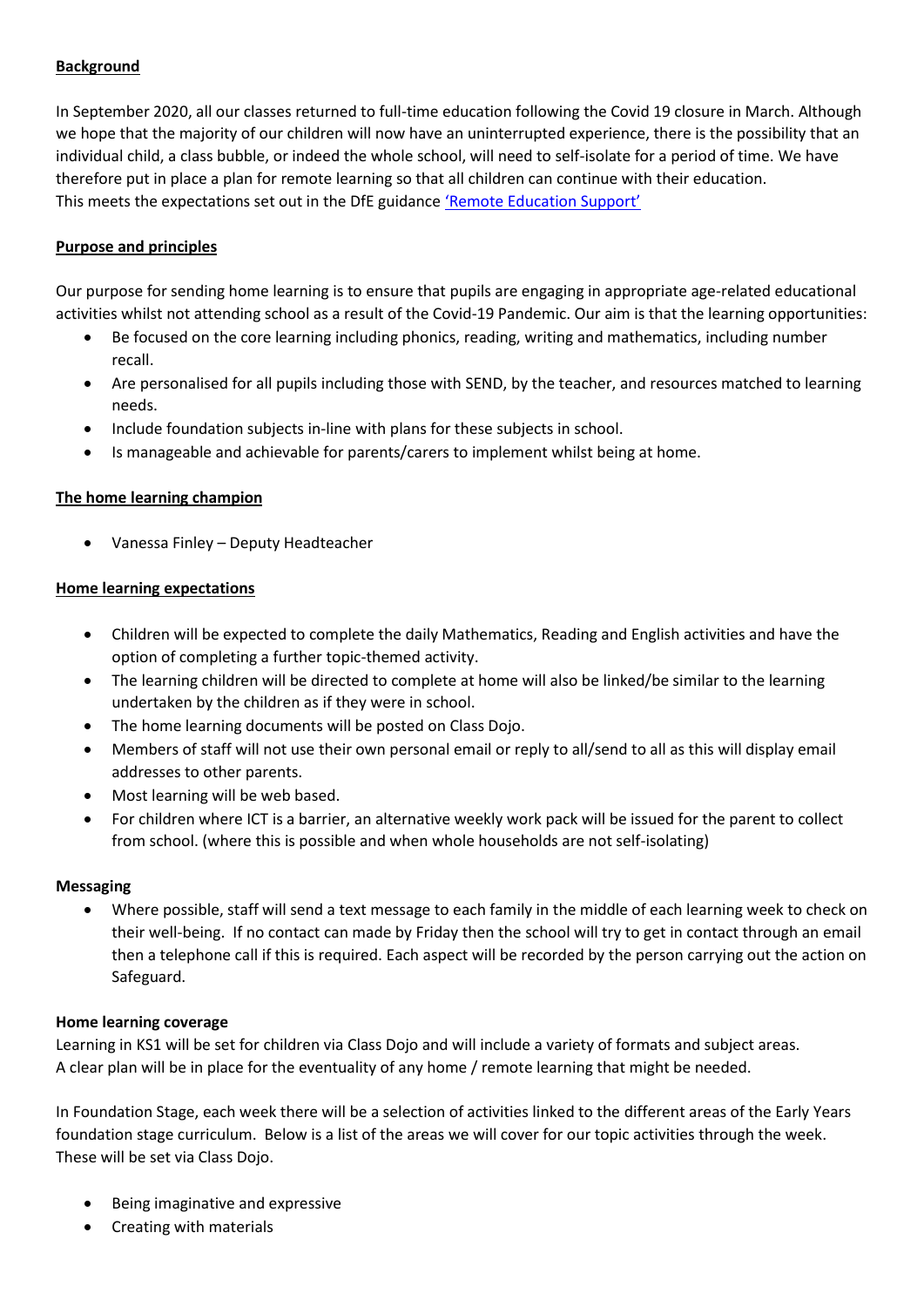- The natural world
- Past and present
- People, culture and communities
- Gross and fine motor skills
- **Learning characteristics**  playing and exploring, active learning, creating and thinking critically.

#### **Resources**

- Where necessary, school will provide relevant resource materials for families to be able to complete any set work.
- Over a short period of self-isolation, some of the resources may be printed by school if this is possible under the individual circumstances. If this is not or for longer periods of school closure a greater amount of learning will be remote but providing some access to printed resources if this is helpful or appropriate.
- Resources for SEND pupils to personalise their learning will be provided by the class teacher and teaching assistant on a weekly basis linked to their support plans.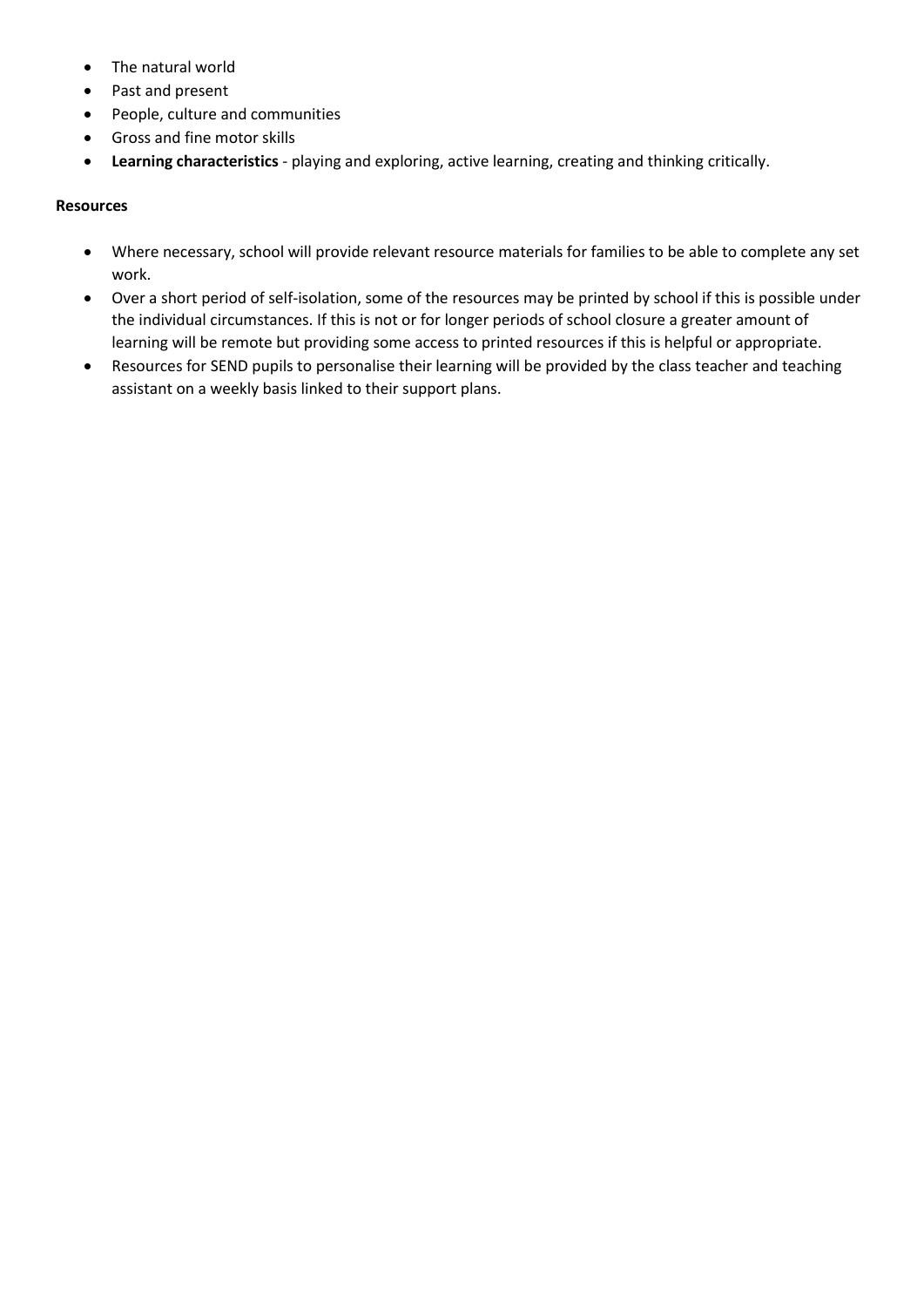There are a number of other web based resources which may be useful. Click on the images below to access the sites.

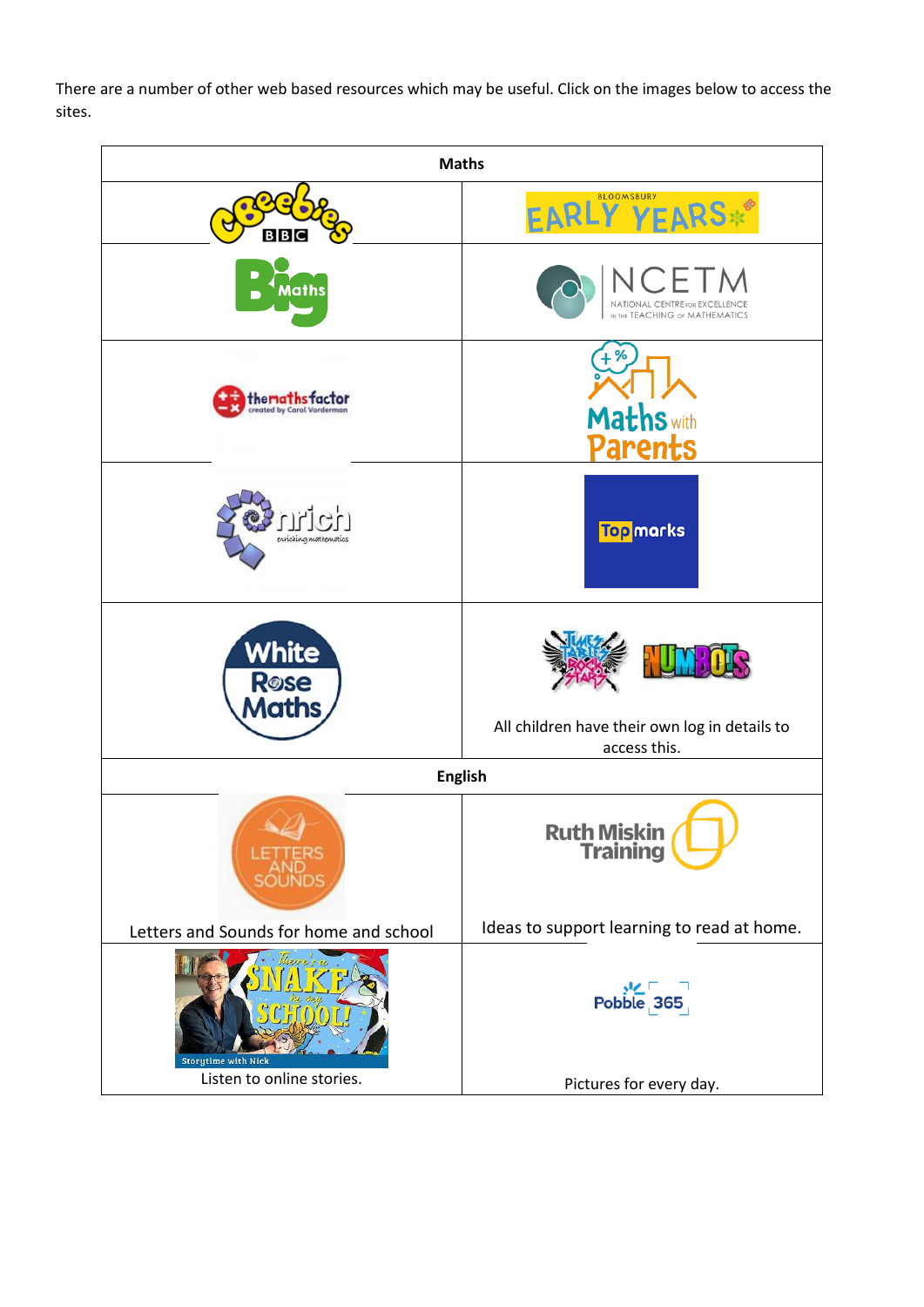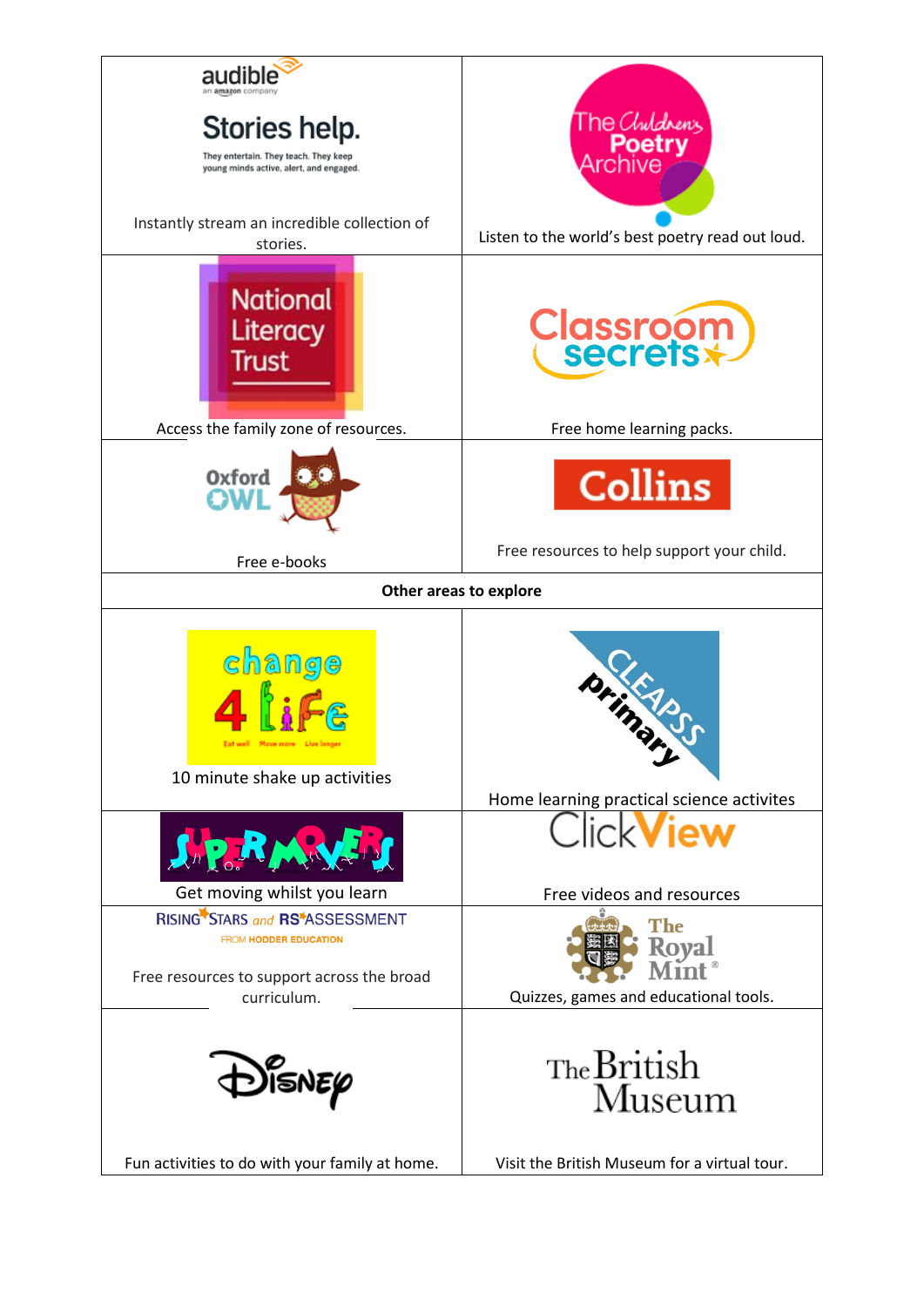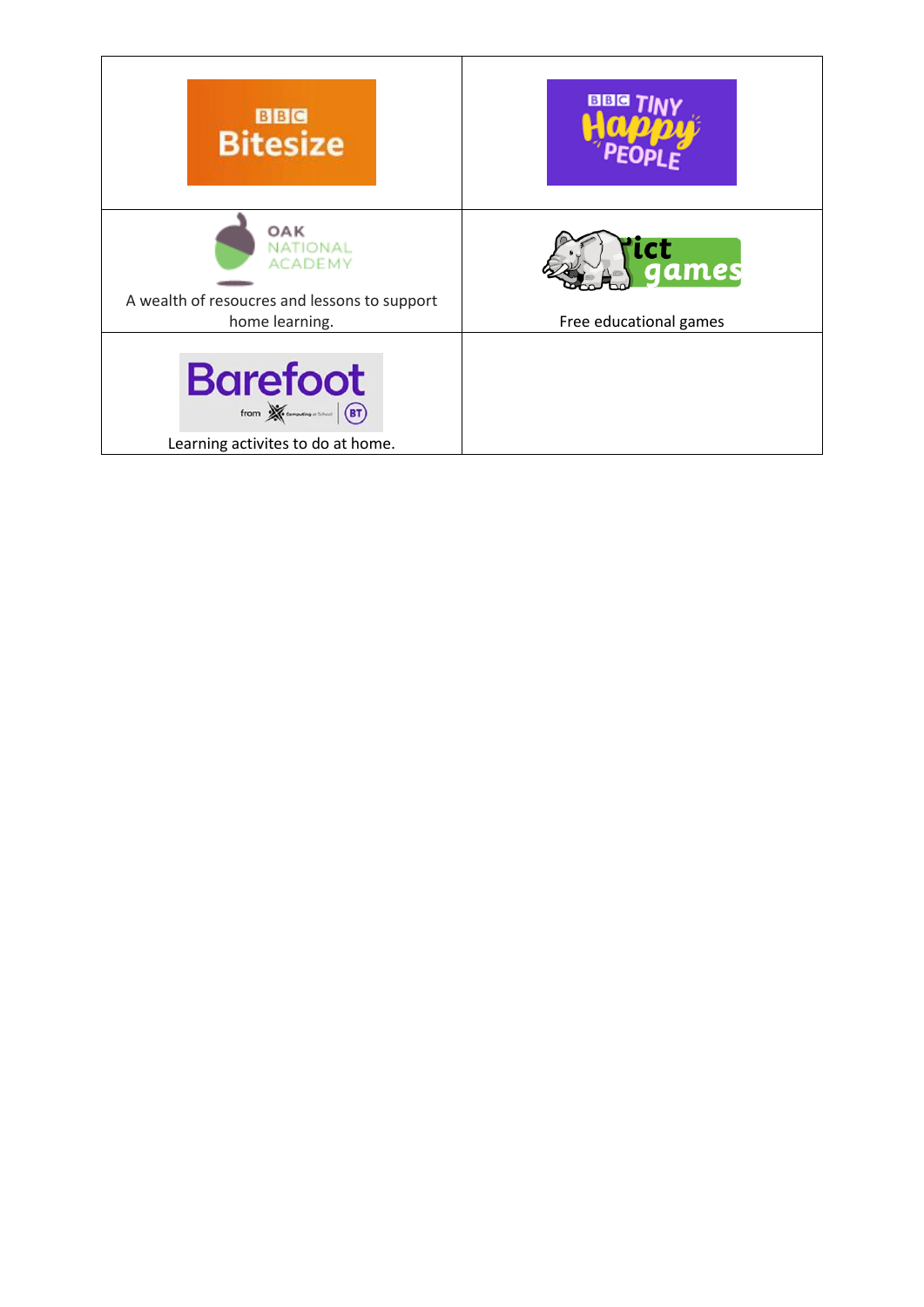## **Apps for 2 to 5 year olds**

DfE Home learning environment early years apps: [parent guidance](https://www.gov.uk/government/publications/early-years-apps-pilot-home-learning-environment/home-learning-environment-early-years-apps-parent-guidance)

| CBeebies Storytime is filled with free interactive story<br>books and bedtime stories for young children and is a<br>great way to enjoy reading with your little one. The<br>library is always growing, with amazing stories featuring<br>all the CBeebies' favourites.<br>Age: 0-5                                                                            | CBeebies Playtime Island contains a wide range of fun<br>and educational games to help children understand<br>the world around them and support the development<br>of core skills. Children can play along with all of<br>CBeebies' most popular characters.<br>Age: 0-5 |  |
|----------------------------------------------------------------------------------------------------------------------------------------------------------------------------------------------------------------------------------------------------------------------------------------------------------------------------------------------------------------|--------------------------------------------------------------------------------------------------------------------------------------------------------------------------------------------------------------------------------------------------------------------------|--|
| Kaligo                                                                                                                                                                                                                                                                                                                                                         |                                                                                                                                                                                                                                                                          |  |
| Kaligo is a digital handwriting exercise book designed to<br>teach children how to write using a stylus and tablet,<br>built on an AI machine learning platform. A self-paced<br>approach enables children to progress at their own<br>speed according to their own ability, whilst AI Machine<br>learning provides real-time corrective feedback.<br>Age: 3-5 | Lingumi provides a course focused on spoken and<br>communicative English. The app provides sets of<br>learning games, speech recognition games and video-<br>based games to help the child grow their grammar<br>and get them speaking their first words.<br>Age: 2-5    |  |